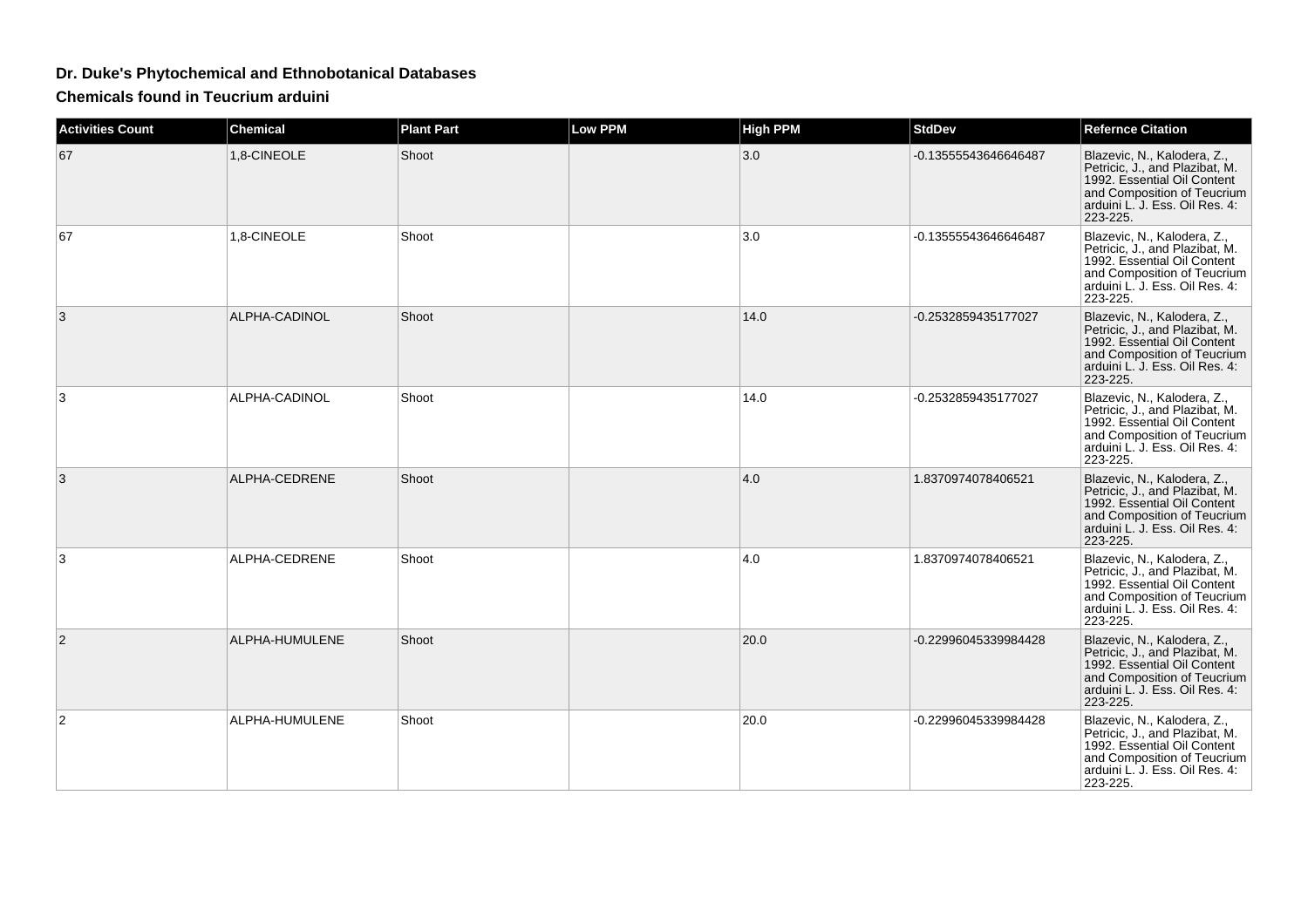| <b>Activities Count</b> | <b>Chemical</b>        | <b>Plant Part</b> | <b>Low PPM</b> | <b>High PPM</b> | <b>StdDev</b>        | <b>Refernce Citation</b>                                                                                                                                                  |
|-------------------------|------------------------|-------------------|----------------|-----------------|----------------------|---------------------------------------------------------------------------------------------------------------------------------------------------------------------------|
| 8                       | CARYOPHYLLENE-OXIDE    | Shoot             |                | 13.0            | -0.3707582780646723  | Blazevic, N., Kalodera, Z.,<br>Petricic, J., and Plazibat, M.<br>1992. Essential Oil Content<br>and Composition of Teucrium<br>arduini L. J. Ess. Oil Res. 4:<br>223-225. |
| 8                       | CARYOPHYLLENE-OXIDE    | Shoot             |                | 13.0            | -0.3707582780646723  | Blazevic, N., Kalodera, Z.,<br>Petricic, J., and Plazibat, M.<br>1992. Essential Oil Content<br>and Composition of Teucrium<br>arduini L. J. Ess. Oil Res. 4:<br>223-225. |
| $\overline{2}$          | <b>CYPERENE</b>        | Shoot             |                | 58.0            |                      | Blazevic, N., Kalodera, Z.,<br>Petricic, J., and Plazibat, M.<br>1992. Essential Oil Content<br>and Composition of Teucrium<br>arduini L. J. Ess. Oil Res. 4:<br>223-225. |
| $\overline{2}$          | <b>CYPERENE</b>        | Shoot             |                | 58.0            |                      | Blazevic, N., Kalodera, Z.,<br>Petricic, J., and Plazibat, M.<br>1992. Essential Oil Content<br>and Composition of Teucrium<br>arduini L. J. Ess. Oil Res. 4:<br>223-225. |
| 9                       | DELTA-CADINENE         | Shoot             |                | 8.0             | -0.38077190711384223 | Blazevic, N., Kalodera, Z.,<br>Petricic, J., and Plazibat, M.<br>1992. Essential Oil Content<br>and Composition of Teucrium<br>arduini L. J. Ess. Oil Res. 4:<br>223-225. |
| 9                       | DELTA-CADINENE         | Shoot             |                | 8.0             | -0.38077190711384223 | Blazevic, N., Kalodera, Z.,<br>Petricic, J., and Plazibat, M.<br>1992. Essential Oil Content<br>and Composition of Teucrium<br>arduini L. J. Ess. Oil Res. 4:<br>223-225. |
| 11                      | <b>GAMMA-TERPINENE</b> | Shoot             |                | 13.0            | -0.3853524342074436  | Blazevic, N., Kalodera, Z.,<br>Petricic, J., and Plazibat, M.<br>1992. Essential Oil Content<br>and Composition of Teucrium<br>arduini L. J. Ess. Oil Res. 4:<br>223-225. |
| 11                      | GAMMA-TERPINENE        | Shoot             |                | 27.0            | -0.3756793486507984  | Blazevic, N., Kalodera, Z.,<br>Petricic, J., and Plazibat, M.<br>1992. Essential Oil Content<br>and Composition of Teucrium<br>arduini L. J. Ess. Oil Res. 4:<br>223-225. |
| $\overline{2}$          | <b>GERMACRENE-D</b>    | Shoot             |                | 165.0           | -0.2779889464921878  | Blazevic, N., Kalodera, Z.,<br>Petricic, J., and Plazibat, M.<br>1992. Essential Oil Content<br>and Composition of Teucrium<br>arduini L. J. Ess. Oil Res. 4:<br>223-225. |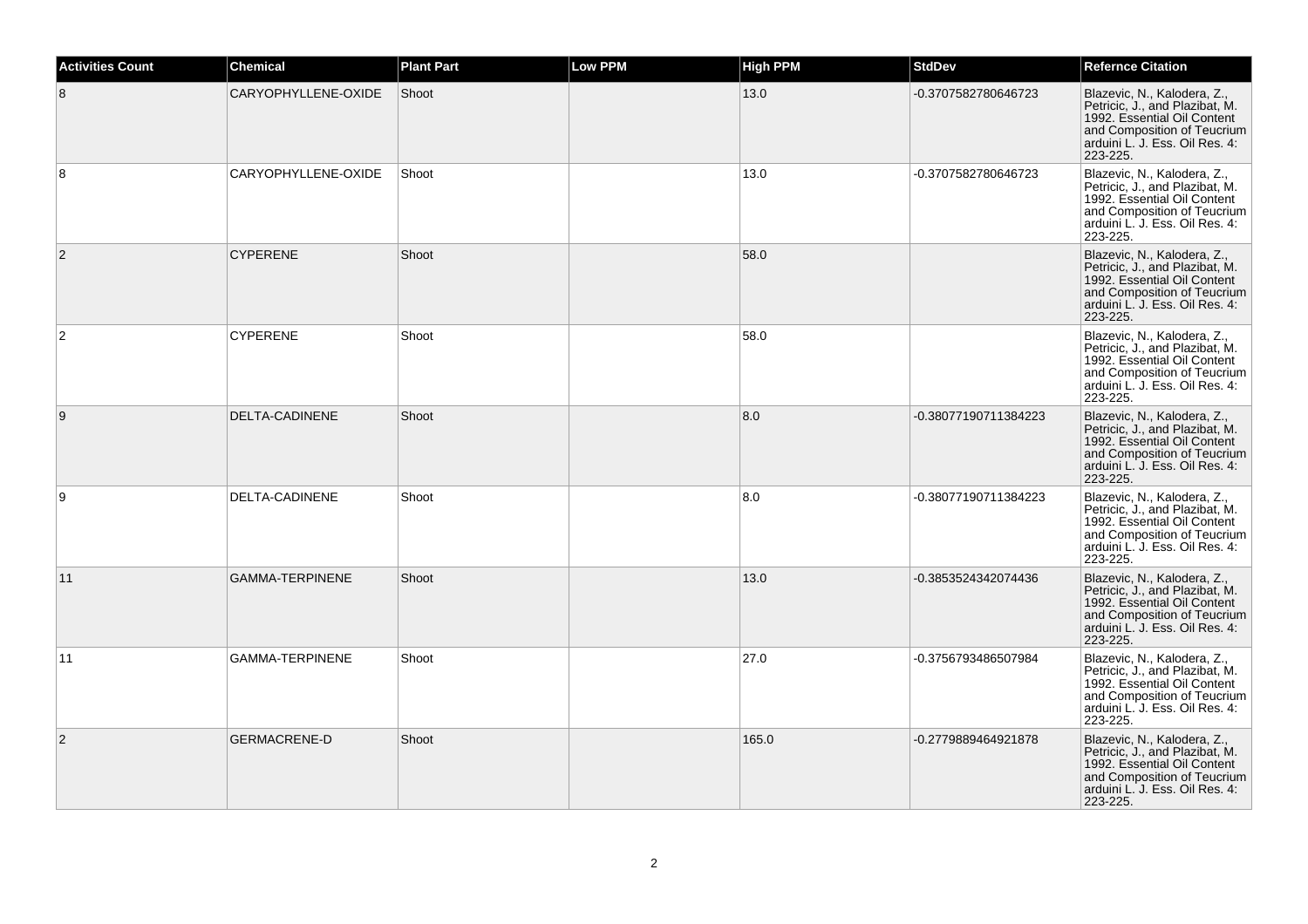| <b>Activities Count</b> | <b>Chemical</b>     | <b>Plant Part</b> | <b>Low PPM</b> | <b>High PPM</b> | <b>StdDev</b>        | <b>Refernce Citation</b>                                                                                                                                                  |
|-------------------------|---------------------|-------------------|----------------|-----------------|----------------------|---------------------------------------------------------------------------------------------------------------------------------------------------------------------------|
| $\overline{2}$          | <b>GERMACRENE-D</b> | Shoot             |                | 165.0           | -0.2779889464921878  | Blazevic, N., Kalodera, Z.,<br>Petricic, J., and Plazibat, M.<br>1992. Essential Oil Content<br>and Composition of Teucrium<br>arduini L. J. Ess. Oil Res. 4:<br>223-225. |
| 60                      | <b>LIMONENE</b>     | Shoot             |                | 3.0             | -0.32691175855151433 | Blazevic, N., Kalodera, Z.,<br>Petricic, J., and Plazibat, M.<br>1992. Essential Oil Content<br>and Composition of Teucrium<br>arduini L. J. Ess. Oil Res. 4:<br>223-225. |
| 60                      | <b>LIMONENE</b>     | Shoot             |                | 3.0             | -0.32691175855151433 | Blazevic, N., Kalodera, Z.,<br>Petricic, J., and Plazibat, M.<br>1992. Essential Oil Content<br>and Composition of Teucrium<br>arduini L. J. Ess. Oil Res. 4:<br>223-225. |
| 11                      | <b>NEROLIDOL</b>    | Shoot             |                | 7.0             | -0.3890430949091051  | Blazevic, N., Kalodera, Z.,<br>Petricic, J., and Plazibat, M.<br>1992. Essential Oil Content<br>and Composition of Teucrium<br>arduini L. J. Ess. Oil Res. 4:<br>223-225. |
| 11                      | <b>NEROLIDOL</b>    | Shoot             |                | 7.0             | -0.3890430949091051  | Blazevic, N., Kalodera, Z.,<br>Petricic, J., and Plazibat, M.<br>1992. Essential Oil Content<br>and Composition of Teucrium<br>arduini L. J. Ess. Oil Res. 4:<br>223-225. |
| $\overline{c}$          | <b>OCIMENE</b>      | Shoot             |                |                 |                      | Blazevic, N., Kalodera, Z.,<br>Petricic, J., and Plazibat, M.<br>1992. Essential Oil Content<br>and Composition of Teucrium<br>arduini L. J. Ess. Oil Res. 4:<br>223-225. |
| $\overline{c}$          | <b>OCIMENE</b>      | Shoot             |                | 0.1             |                      | Blazevic, N., Kalodera, Z.,<br>Petricic, J., and Plazibat, M.<br>1992. Essential Oil Content<br>and Composition of Teucrium<br>arduini L. J. Ess. Oil Res. 4:<br>223-225. |
| 16                      | P-CYMENE            | Shoot             |                | 4.0             | -0.49823174186130514 | Blazevic, N., Kalodera, Z.,<br>Petricic, J., and Plazibat, M.<br>1992. Essential Oil Content<br>and Composition of Teucrium<br>arduini L. J. Ess. Oil Res. 4:<br>223-225. |
| 16                      | P-CYMENE            | Shoot             |                | 16.0            | -0.48871900758483366 | Blazevic, N., Kalodera, Z.,<br>Petricic, J., and Plazibat, M.<br>1992. Essential Oil Content<br>and Composition of Teucrium<br>arduini L. J. Ess. Oil Res. 4:<br>223-225. |